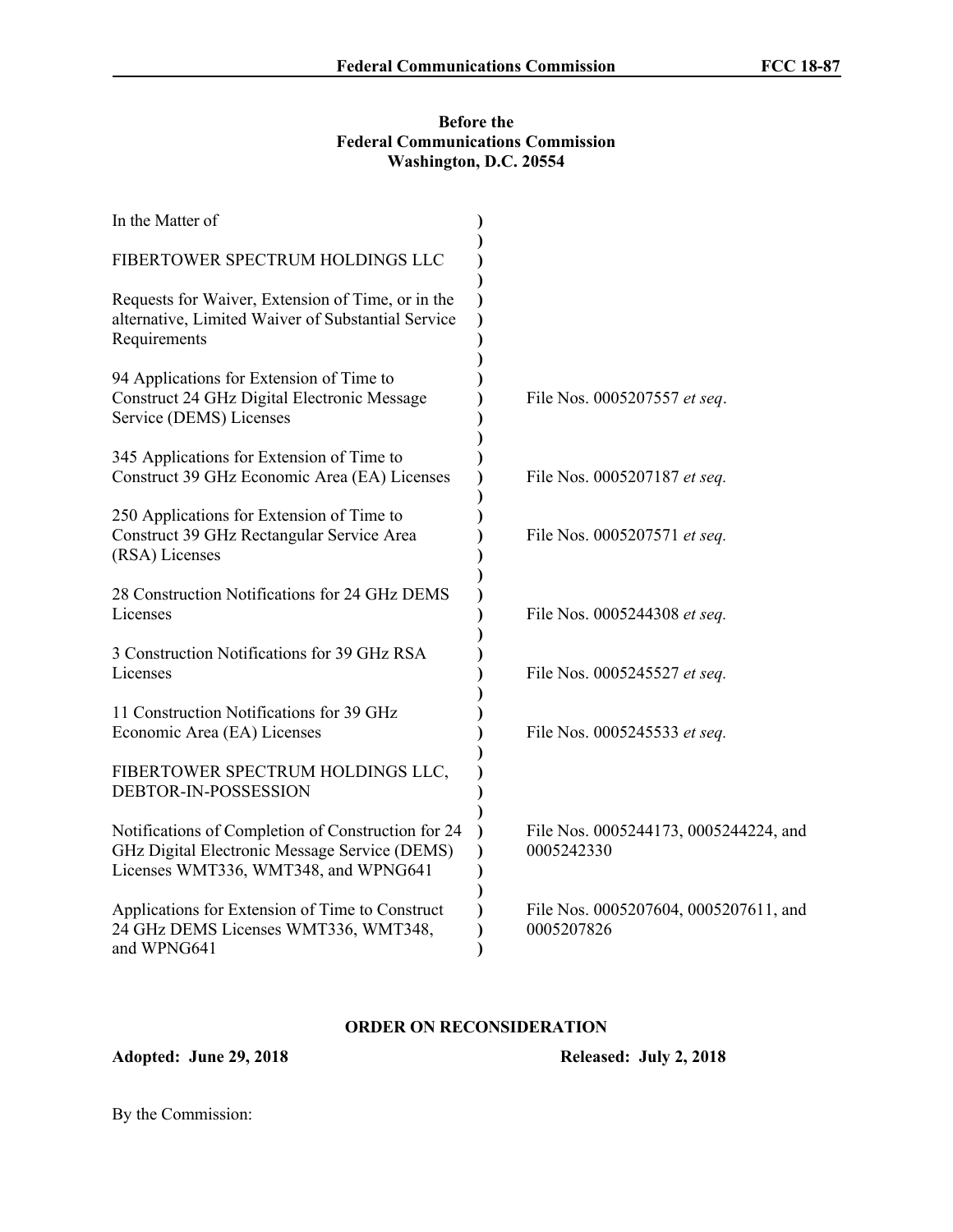# **I. INTRODUCTION**

1. In this *Order on Reconsideration*, we dismiss, and in the alternative, deny the request of the Competitive Carriers Association (CCA) to find that the Wireless Telecommunications Bureau (Bureau) erred when it granted FiberTower Spectrum Holdings LLC (FiberTower) a limited waiver of the June 1, 2012 substantial service deadline applicable to the Reinstated 39 GHz licenses.<sup>1</sup>

## **II. BACKGROUND**

2. On May 14, 2012, FiberTower filed, under Section 1.946(e) of the Commission's rules, 699 applications seeking a three-year extension of time until June 1, 2015, to construct 346 of its 39 GHz Economic Area licenses, 251 of its 39 GHz Rectangular Service Area licenses, and all of its 24 GHz Digital Electronic Messaging Service licenses.<sup>2</sup> In the alternative, FiberTower sought a "limited waiver" of Sections 101.17 and 101.527 of the Commission's rules, as another means of extending the construction deadline applicable to the licenses until June 1, 2015.<sup>3</sup>

3. Applications for extension of time to construct facilities are not required to be placed on public notice as accepted for filing and are not subject to petitions to deny.<sup>4</sup> Nonetheless, parties that object to the grant of a construction extension may file an informal objection against the extension application at any time before the Bureau acts on the application.<sup>5</sup> No party filed an objection to FiberTower's requests.

4. On November 7, 2012, the Bureau released the *FiberTower MO&O*, in which it held that FiberTower had not demonstrated that it provided substantial service for 689 of its licenses (94 licenses in the 24 GHz service and 595 licenses in the 39 GHz service), and it denied FiberTower's request for an extension of time to construct those licenses, as well as FiberTower's alternative request for waiver. <sup>6</sup> On December 7, 2012, FiberTower filed an Application for Review seeking reversal of the Bureau decision.<sup>7</sup>

5. In the *FiberTower AFR Order*, 8 the Commission denied the Application for Review and affirmed the Bureau's determinations that FiberTower's failure to construct was caused by factors within its control and that FiberTower had not justified a waiver of the substantial service requirements.<sup>9</sup> The Commission also found that the Bureau had correctly rejected FiberTower's attempts to demonstrate substantial service based on "antecedent activities" such as investing capital in developing systems.<sup>10</sup>

<sup>4</sup> 47 U.S.C. §§ 309(b), (c)(2)(D), (d)(1), 47 CFR § 1.933(d)(5).

<sup>5</sup> 47 CFR § 1.41.

<sup>1</sup> *See FiberTower Spectrum Holdings, LLC*, Order on Remand and Memorandum Opinion and Order, 33 FCC Rcd 253 (WTB BD 2018) (*Order on Remand*).

<sup>2</sup> A list of the file numbers of the relevant applications is contained in the Appendix to the *FiberTower MO&O*. *See* FiberTower Spectrum Holdings LLC, *Memorandum Opinion and Order*, 27 FCC Rcd 13562 (WTB 2012) (*FiberTower MO&O*).

<sup>3</sup> Request for Extension of Time or, in the Alternative, Limited Waiver of Substantial Service Requirement (dated Apr. 30, 2012, filed May 14, 2012) ("Extension and Waiver Request") at 1.

<sup>6</sup> *See FiberTower MO&O*, 27 FCC Rcd at 13568-77, paras. 19-38.

<sup>7</sup> Application for Review, FiberTower Corporation (filed Dec. 7, 2012).

<sup>8</sup> *See FiberTower Spectrum Holdings, LLC*, Memorandum Opinion and Order, 28 FCC Rcd 6822, 6822-30, paras. 2- 15 (2013) (*FiberTower AFR Order*). A full recitation of the background concerning FiberTower and its licenses is contained in the *FiberTower AFR Order*.

<sup>9</sup> *FiberTower AFR Order*, 28 FCC Rcd at 6837-40, paras. 29, 34-37.

<sup>10</sup> *FiberTower AFR Order*, 28 FCC Rcd at 6840-41, paras. 38-40.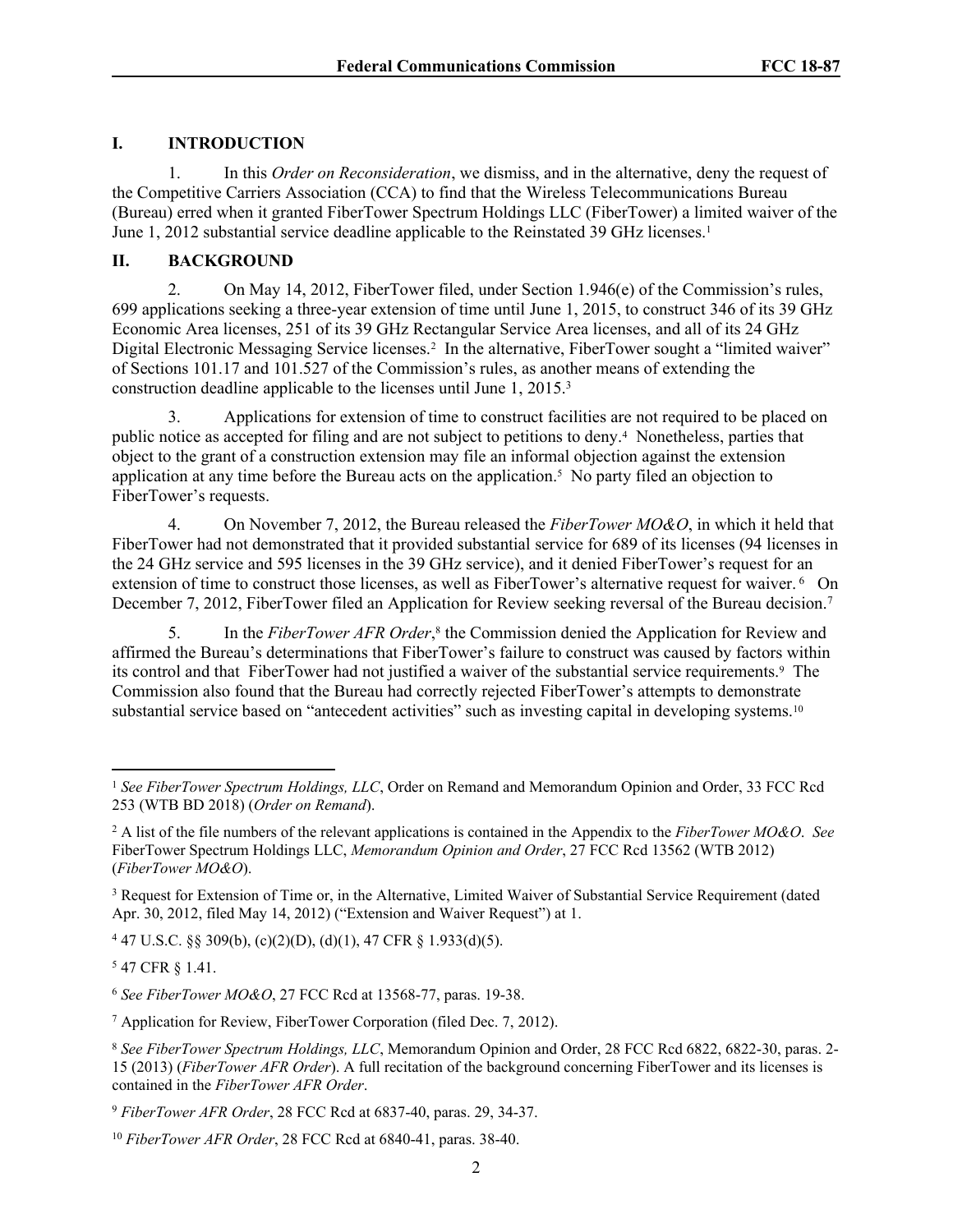One month later, FiberTower filed a timely petition for reconsideration of the *FiberTower AFR Order*. 11 In the *FiberTower Reconsideration Order*, the Commission denied this petition for failure to meet the Commission's procedural requirements or to otherwise demonstrate any material error in the *FiberTower AFR Order*. 12

6. FiberTower then appealed the *FiberTower Reconsideration Order* to the United States Court of Appeals for the District of Columbia Circuit (D.C. Circuit).<sup>13</sup> In its appeal, FiberTower argued, among other things, that the Commission made a material factual mistake when it concluded that FiberTower had not constructed any of the 689 licenses.<sup>14</sup> FiberTower represented to the court that it had in fact constructed 28 of the 24 GHz licenses and at least 14 of the 39 GHz licenses at issue.<sup>15</sup>

7. In 2015, the D.C. Circuit issued its decision, affirming in part and remanding in part the Commission's decision. While refusing to consider certain of FiberTower's arguments that had not been presented to the Commission,<sup>16</sup> the D.C. Circuit affirmed the Commission's interpretation of its substantial service standard, finding that it "is consistent with the text of the regulations and rulemaking records."<sup>17</sup> The court stated that "[n]othing in the text [of sections  $101.3$ ,  $101.17(a)(1)$ ,  $(2)$ ,  $(3)$ , and  $101.527(b)(1)$ ] indicates that non-construction activities alone will suffice to show substantial service."<sup>18</sup> The court held, however, that the Commission had erred in applying its "'substantial service' interpretation to 42 licenses because their renewal applications stated that construction had occurred."<sup>19</sup> For this reason, the D.C. Circuit Court ruled:

we affirm in part and we remand for the Commission to determine whether there was substantial service for the forty-two licenses in which FiberTower stated there had been construction, *and to consider anew* FiberTower's requests for an extension or waiver of the substantial service requirement based on an accurate understanding of the renewal record<sup>20</sup>

8. In 2017, AT&T Mobility, LLC (AT&T), FiberTower, and all of FiberTower Corporation's stockholders entered into a stock purchase agreement.<sup>21</sup> Under the terms of the stock purchase agreement, AT&T acquired "*all* of the rights to FiberTower's licenses and authorizations," including the licenses that were the "subject of the pending remand from the United States Court of Appeals . . . . "22 On February 13, 2017, AT&T filed applications to transfer the control of FiberTower's

<sup>&</sup>lt;sup>11</sup> Petition for Reconsideration, FiberTower Spectrum Holdings LLC (filed June 6, 2013).

<sup>12</sup> *FiberTower Spectrum Holdings LLC*, Order on Reconsideration, 29 FCC Rcd 2493 (2014) (*FiberTower Reconsideration Order*).

<sup>13</sup> *FiberTower Spectrum Holdings, LLC v. Federal Communications Commission*, 782 F.3d 692, 693-694 (2015) (*FiberTower*).

<sup>14</sup> *FiberTower*, 782 F.3d at 699-700.

<sup>15</sup> *FiberTower*, 782 F.3d at 699.

<sup>16</sup> *FiberTower*, 782 F.3d at 693, 696-697.

<sup>17</sup> *FiberTower*, 782 F 3d at 699.

<sup>18</sup> *FiberTower*, 782 F.3d at 698.

<sup>19</sup> *FiberTower*, 782 F.3d at 694.

<sup>20</sup> *FiberTower*, 782 F.3d at 700-701 (emphasis added).

<sup>21</sup> File No. 0007652635, Description of the Transaction and Public Interest Statement (Public Interest Statement) at 3.

<sup>22</sup> Public Interest Statement at 3.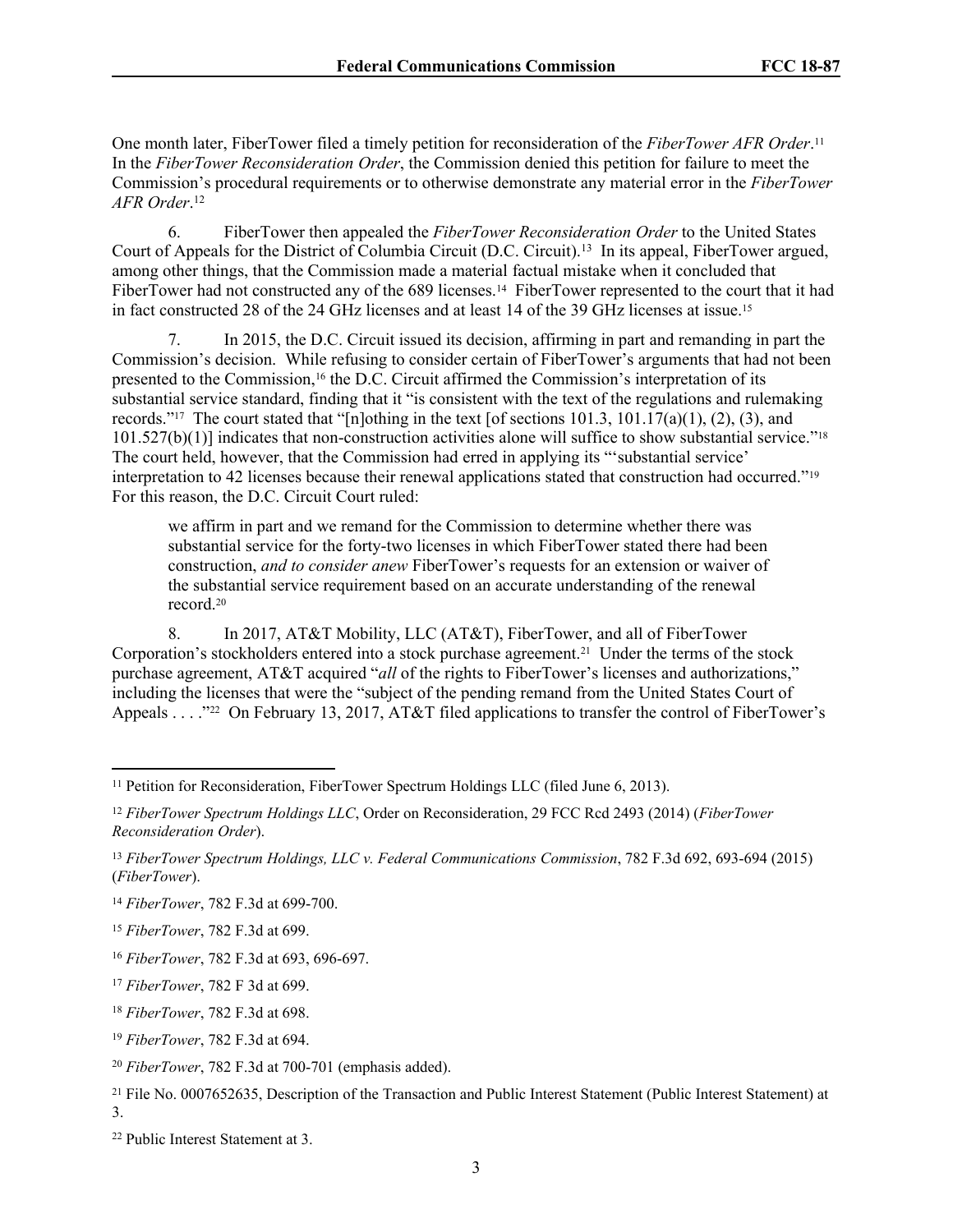licenses to AT&T.<sup>23</sup> The applications indicated that when the transaction was consummated, the licenses held by FiberTower Spectrum Holdings LLC would be transferred from the control of FiberTower Corporation to AT&T Mobility.<sup>24</sup>

9. On January 24, 2018, FiberTower and the Commission reached a settlement of various pending proceedings, including the D.C. Circuit's remand, intended "to avoid the delay, uncertainty, inconvenience, and expense of further litigation."<sup>25</sup> Under the terms of the Settlement Agreement, FiberTower agreed to (1) relinquish all of its 24 GHz licenses, including those that were among the 42 licenses addressed by the D.C. Circuit, and some of its 39 GHz licenses, a subset of which were also referred to by the court; (2) terminate the remand proceeding and a pending related bankruptcy proceeding; and (3) transfer to the United States Treasury payments totaling \$27 million, conditioned on reinstatement of the remaining licenses and extension of the construction deadline for those licenses; and the closing of the transfer of control of FiberTower.<sup>26</sup>

10. Following the execution of the Settlement Agreement, the Bureau's Broadband Division (Division) released the *Order on Remand* holding that FiberTower had justified a waiver of the June 1, 2012 substantial service deadline applicable to the Reinstated 39 GHz licenses and granted the extension requests associated with those licenses.<sup>27</sup>

11. Shortly thereafter, the Bureau approved the transfer of the Reinstated 39 GHz licenses to AT&T Mobility.<sup>28</sup> After carefully evaluating the likely competitive effects, the Bureau found that the transaction was unlikely to result in any significant public interest harms.<sup>29</sup>

12. On February 26, 2018, CCA timely filed an Application for Review seeking reversal of the *Order on Remand*. 30 CCA argues that the Commission should review the *Order on Remand* because, it alleges, the Bureau exceeded its delegated authority, violated clear judicial directives, and flouted basic requirements of the Administrative Procedure Act (APA) when it reversed the decisions of the Commission and the D.C. Circuit, and because the waiver analysis used by the Bureau was irrational and conflicts with established law and policy.<sup>31</sup> In the alternative, CCA indicates that to the extent that the Commission believes that the Bureau must be afforded an opportunity to pass on the issues it raises, it seeks reconsideration of the *Order on Remand*. 32

<sup>31</sup> PFR at 8.

<sup>32</sup> PFR at 1.

<sup>23</sup> File Nos. 0007652635 and 0007652637 (filed Feb. 13, 2017).

<sup>24</sup> Public Interest Statement at 3.

<sup>25</sup> *See Order on Remand*, 33 FCC Rcd at 276, Appendix 3.

<sup>26</sup> *See Order on Remand*, 33 FCC Rcd at 276-284, Appendix 3.

<sup>27</sup> *Order on Remand*.

<sup>28</sup> *Application of AT&T Mobility Spectrum LLC and Fiber1Tower Corporation*, Memorandum Opinion and Order, 33 FCC Rcd 1251 (WTB 2018) (*Consent Order*). CCA filed a separate application for review or petition for reconsideration of the *Consent Order*. In a separate *Memorandum Opinion and Order* adopted on the same date as this order, we deny CCA's pleading.

<sup>29</sup> *Consent Order*, 33 FCC Rcd at 1261, para. 27.

<sup>&</sup>lt;sup>30</sup> Application for Review, or in the alternative, Petition for Reconsideration, Competitive Carriers Association (filed Feb. 26, 2018) (PFR). AT&T filed a timely opposition to the PFR. Opposition of AT&T, AT&T (filed Mar. 13, 2018) (Opposition). CCA filed a reply. Reply to Opposition of  $AT&T$ , Competitive Carriers Association (filed Mar. 23, 2018) (Reply).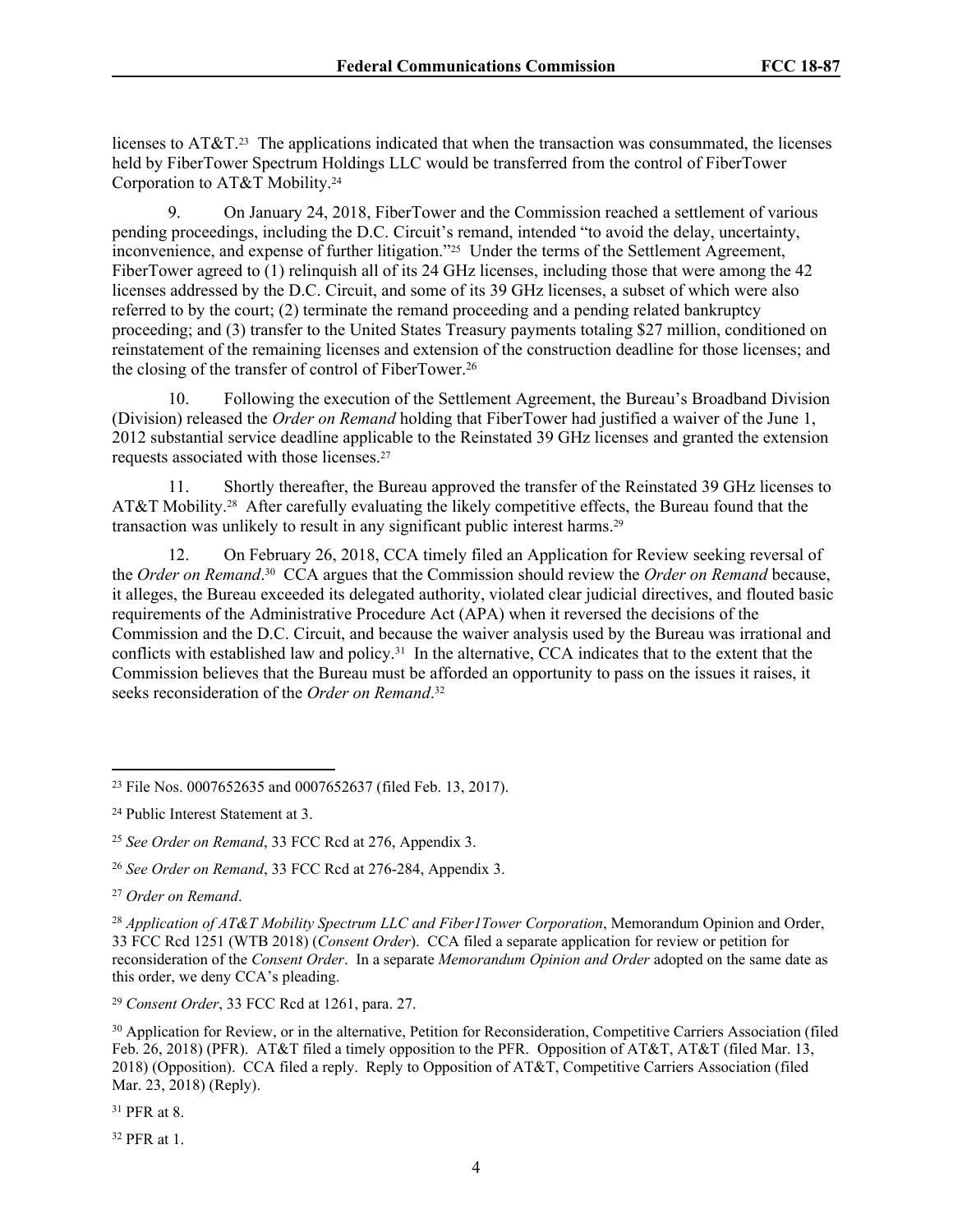13. On February 28, 2018, FiberTower and AT&T Mobility consummated the transaction, and the licenses held by FiberTower Spectrum Holdings LLC were transferred from the control of FiberTower Corporation to AT&T Mobility.<sup>33</sup>

## **III. DISCUSSION**

## **A. Commission Review**

14. As discussed above, CCA asks that the filing before us be considered an Application For Review, or in the alternative, a Petition for Reconsideration. Under Section 1.115(c) of the Commission's rules, an application for review will not be granted if it relies on questions of fact or law upon which the designated authority has had no opportunity to pass.<sup>34</sup> CCA had the opportunity to file an informal objection against the Extension and Waiver Request back in 2012 when it was originally filed. Because CCA did not file any objection or other pleading against FiberTower's Extension and Waiver Request, the Bureau has had no opportunity to consider the arguments raised by CCA. Thus, we dismiss CCA's Application for Review. With respect to CCA's request, in the alternative, to treat the filing as a petition for reconsideration, the Bureau has referred CCA's pleading to the full Commission under Section 1.104(b) of the Commission's rules,<sup>35</sup> in order to expedite the resolution of the issues in this matter. Under Section 1.106(b) of the Commission's rules, CCA must show good reason why it was not possible for it to participate in the earlier stages of the proceeding.<sup>36</sup> CCA has made no showing in this regard, therefore we dismiss the PFR.<sup>37</sup> However, in order to provide a clear resolution of the substantive issues, we also, in the alternative, address CCA's arguments and reject them on the merits below.

#### **B. Standing**

15. AT&T argues that CCA lacks standing to challenge the Bureau's decision.<sup>38</sup> CCA responds that its "members have been denied access to spectrum resources critical to their ability to provide next-generation 5G services."<sup>39</sup> Under Section 155(c)(4) of the Communications Act of 1934, as amended, and Section 1.115(a) of the Commission's rules, a filer has standing to submit an application for review of a decision by which it is "aggrieved." <sup>40</sup> The Commission accords party-in-interest standing to a petitioner that alleges facts sufficient to demonstrate that grant of the application would cause it to suffer a direct injury.<sup>41</sup> In addition, petitioners must demonstrate a causal link between the claimed injury and the challenged action.<sup>42</sup> To demonstrate a causal link, petitioners must establish that the injury can be traced to the challenged action and that the injury would be prevented or redressed by the relief

<sup>34</sup> 47 C.F.R. § 1.115(c).

<sup>35</sup> 47 C.F.R. § 1.104(b).

<sup>36</sup> 47 C.F.R. § 1.106(b).

<sup>37</sup> *See Continental Media Group, LLC Station WXMY(AM), Saltville, VA*, Memorandum Opinion and Order, 32 FCC Rcd 4187 (2017) (Commission affirms dismissal of PFR of consent to *pro forma* transfer of control (and renewal) applications for failure to participate earlier in proceeding).

<sup>38</sup> Opposition at 6-11.

<sup>39</sup> PFR at 25; Reply at 4.

<sup>40</sup> 47 U.S.C. § 155(c)4; 47 CFR § 1.115(a)(1).

<sup>41</sup> *See, e.g., Applications of AT&T Mobility Spectrum LLC*, Memorandum Opinion and Order*,* 27 FCC Rcd 16459, 16465, para. 16 (2012); *Wireless Co., L.P.*, Order, 10 FCC Rcd 13233, 13235, para. 7 (WTB 1995) (*Wireless Co*.), *citing Sierra Club v*. *Morton*, 405 U.S. 727, 733 (1972). *See also New World Radio, Inc. v. FCC,* 294 F.3d 164 (D.C. Cir. 2002). *See generally T-Mobile License LLC, AT&T Mobility Spectrum LLC, New Cingular Wireless PCS LLC*, Memorandum Opinion and Order, 29 FCC Rcd 6350, 6355, para. 12 (2014).

<sup>42</sup> *Wireless Co*., 10 FCC Rcd at 13235, para. 7.

<sup>33</sup> File Nos. 0007652635 and 0007652637. *See also* Public Interest Statement at 3.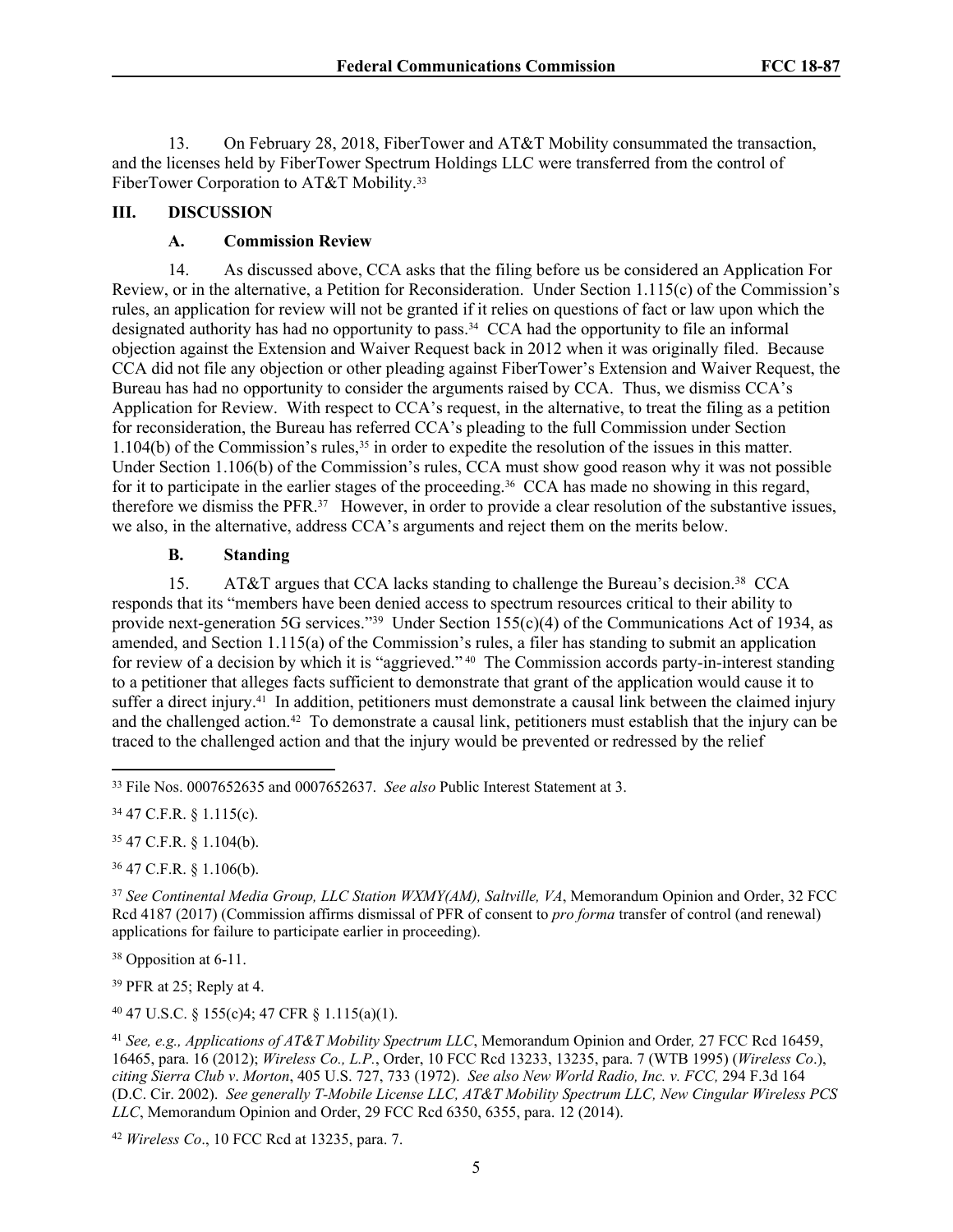requested.<sup>43</sup> For these purposes, an injury must be both "concrete and particularized" and "actual or imminent, not conjectural or hypothetical."<sup>44</sup> There must be more than an "objectively reasonable likelihood" of threatened injury; such injury must be "certainly impending."<sup>45</sup> An organization may meet these standards in its own right or may demonstrate that one or more of its members meets these requirements.<sup>46</sup>

16. In applying those standards to CCA's application for review, we conclude that CCA has not adequately demonstrated standing. We agree with AT&T that CCA has failed to demonstrate a cognizable injury-in-fact that would be remedied by denying FiberTower's Extension and Waiver Request. For instance, CCA has not demonstrated that any of its members could or would be in a position to acquire the spectrum at issue here, or that any such member would benefit from FiberTower's retention of the licenses. To the extent that CCA seeks an auction of the spectrum, it has failed to provide anything other than speculation about that possibility or that any of its members would be willing and able to purchase such spectrum. Accordingly, CCA has not demonstrated that it is an "aggrieved" party within the meaning of Section  $1.115(a)(1)$  of the Commission's rules.

17. We also reach the same conclusion when we consider CCA's pleading as a petition for reconsideration. As the Commission has held, "to qualify as a party in interest, a petitioner for reconsideration generally must have filed a valid petition to deny against the application whose grant the petitioner now seeks to have reconsidered."<sup>47</sup> Here, CCA did not participate in earlier stages of this proceeding, despite opportunities to do so. Where the petition for reconsideration is filed by one "who is not a party to the proceeding, it shall state with particularity the manner in which the person's interests are adversely affected by the action taken, and shall show good reason why it was not possible for him to participate in the earlier stages of the proceeding."<sup>48</sup> As explained above, CCA has made no showing in this regard. Finally, we note that the Act limits the statutory right to file petitions to deny to certain types of applications, which do not include the extension requests and waiver applications here.<sup>49</sup> <sup>50</sup>Even if CCA had filed a timely objection in 2012 against the Extension and Waiver Request, its status would have been limited to an informal commenter.

<sup>48</sup> 47 CFR § 1.106(b).

<sup>5050</sup> 47 U.S.C. § 155(c)4; 47 CFR § 1.115(a)(1).

<sup>&</sup>lt;sup>43</sup> *Id.* Because "a licensing proceeding before the Commission is not an Article III proceeding," the Commission may determine in the public interest to allow participation by parties pursuant to Section 309(d) of the Communications Act who would lack Article III standing. *Channel 32 Hispanic Broadcasters, Ltd.*, Order*,* 15 FCC Rcd 22649, 22651, para. 7 (2000), *aff'd per curiam,* 22 Fed. Appx. 12 (2001). However, wireless applications have generally been reviewed using the foregoing Article III standard. *Rockne Educational Television, Inc.*, Memorandum Opinion and Order, 26 FCC Rcd 14402, 14405, para. 7 (WTB BD 2011). *See, e.g., Cellco Partnership,* 27 FCC Rcd at 10713, para. 36. For the reasons stated above, we find no public interest reason to depart from this practice here. *See Airadigm Communications, Inc.*, Order on Reconsideration*,* 21 FCC Rcd 3893, 3897, para. 14 & n.30 (WTB 2006), *review dismissed,* 26 FCC Rcd 6739 (WTB 2011).

<sup>44</sup> *Conference Group, LLC v. FCC,* 720 F.3d 956 (D.C. Cir. 2013), *quoting Lujan v. Defenders of Wildlife,* 504 U.S. 555, 560 (1992).

<sup>45</sup> *Clapper v. Amnesty International USA*, 568 U.S. 398, 410 (2013).

<sup>46</sup> *See, e.g., Friends of the Earth, Inc.,* Memorandum Opinion and Order, 18 FCC Rcd 23622, 23622-23, paras. 2-3 (2003).

<sup>47</sup> *See Daniel R. Goodman*, Memorandum Opinion and Order, 13 FCC Rcd 21944, 21962, para. 30.

<sup>49</sup> *See* 47 U.S.C. §§ 309(d)(1) (right to file petition to deny applies against applications to which the public notice requirement of Section 309(b) applies); 309(c)(2)(D) (public notice requirement of Section 309(b) does not apply to applications for extension of time to complete construction of authorized facilities).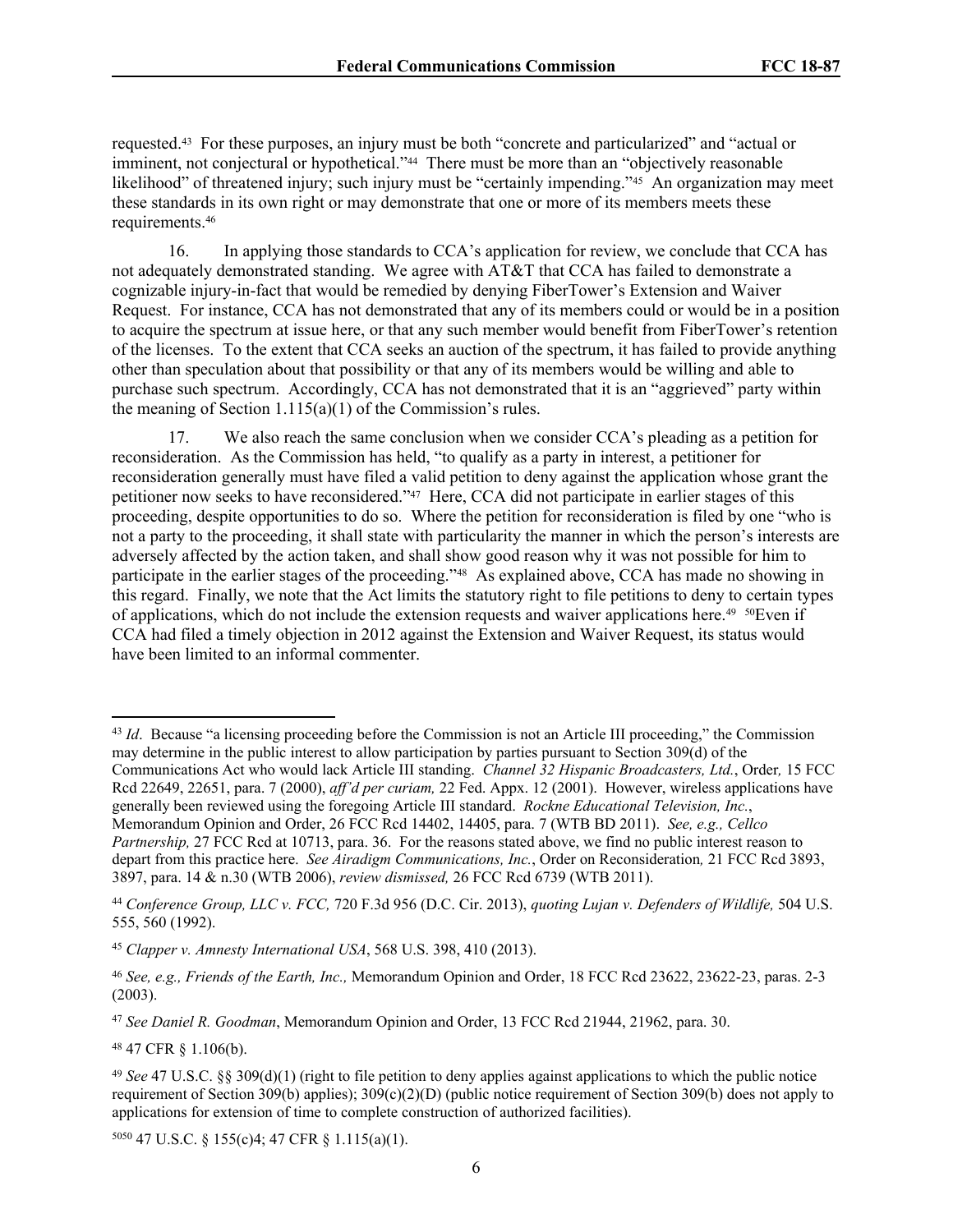## **C. Scope of the Court Remand and Process**

18. CCA argues that the Bureau improperly reversed the decisions of the Commission and D.C. Circuit and thus exceeded its delegated authority, violated clear judicial directives, and flouted basic requirements of the APA.<sup>51</sup> Specifically, CCA contends that when the D.C. Circuit vacated the Commission's decision to deny FiberTower's extension and waiver requests, "it merely instructed the Commission to revisit its determination with respect to 42 licenses that the court reinstated."<sup>52</sup> CCA further argues that "[b]ecause the FiberTower licenses—other than the 42 that were subject to the D.C. Circuit's remand—remained terminated after the D.C. Circuit's decision, the Commission was not free to simply reinstate them after their terminations had become final."<sup>53</sup> In addition, CCA asserts that the Bureau violated the APA by not placing the 647 renewal applications on Public Notice.<sup>54</sup>

19. CCA's interpretation of the D.C. Circuit's decision is erroneous. Although the Bureau denied the 689 extension applications in the Commission's Universal Licensing System, those denials never became final because FiberTower sought timely review or appeals of the denials at each stage of the process. Moreover, in this case, upon FiberTower's request, the United States Bankruptcy Court for the Northern District of Texas, Fort Worth Division, issued an order granting a preliminary injunction enjoining the Commission from "granting, transferring, assigning, or selling FiberTower's 24 GHz and 39 GHz licenses to any entity other than FiberTower or FiberTower's designee."<sup>55</sup> The Bankruptcy Court also enjoined the Commission from taking any action "that would impair or otherwise adversely alter Debtors' rights before the Commission on or on appeal of any decision of the Commission to contest (a) cancellation or termination of the FCC Licenses; or (b) a determination that the FCC Licenses were terminated or cancelled prior to entry of this Order."<sup>56</sup> In its decision, the D.C. Circuit states that "we vacate the orders denying these requests, [for extension of time to construct and a waiver of sections 101.3,  $101.17(a)(1)$ ,  $(2)$ ,  $(3)$ , and  $101.527(b)(1)$  of the Commission's rules] so that the Commission may rule on FiberTower's requests in light of an accurate understanding of the license renewal record."<sup>57</sup> Indeed, the Court explicitly directed the Commission to consider the Extension and Waiver Request "anew."<sup>58</sup> CCA's view that the D.C. Circuit affirmed the cancellation of 647 of the 689 licenses is inconsistent with the plain language of the Court's opinion.

20. We also conclude that the Bureau did not violate the APA because it was not required to put the 647 renewal applications on Public Notice. Indeed, as noted above, the Communications Act explicitly exempts construction extension applications from the public notice requirement. CCA argues that the applications must be treated as applications for new licenses, which must be placed on public notice under the Communications Act because, as discussed above, it erroneously views the cancellation of the 647 licenses as an action affirmed by the Court. As discussed above, however, the D.C. Circuit did not finally adjudicate the status of FiberTower's licenses, and thus the Division had the authority to reinstate them.

<sup>51</sup> PFR at 8-13.

<sup>52</sup> PFR at 9.

<sup>53</sup> PFR at 11.

<sup>54</sup> PFR at 11-13.

<sup>55</sup> *FiberTower Network Services Corp., et al., Debtors; FiberTower Network Services Corp., et al., Debtors v. Federal Communications Commission, Adv. No. 12-4104*, Order Granting Preliminary Injunction at 2 (Bankr. N.D. Tex., issued Sep. 27, 2012) ("*Preliminary Injunction Order*").

<sup>56</sup> *Id.*

<sup>57</sup> *FiberTower*, 782 F.3d at 700.

<sup>58</sup> *FiberTower*, 782 F.3d at 701.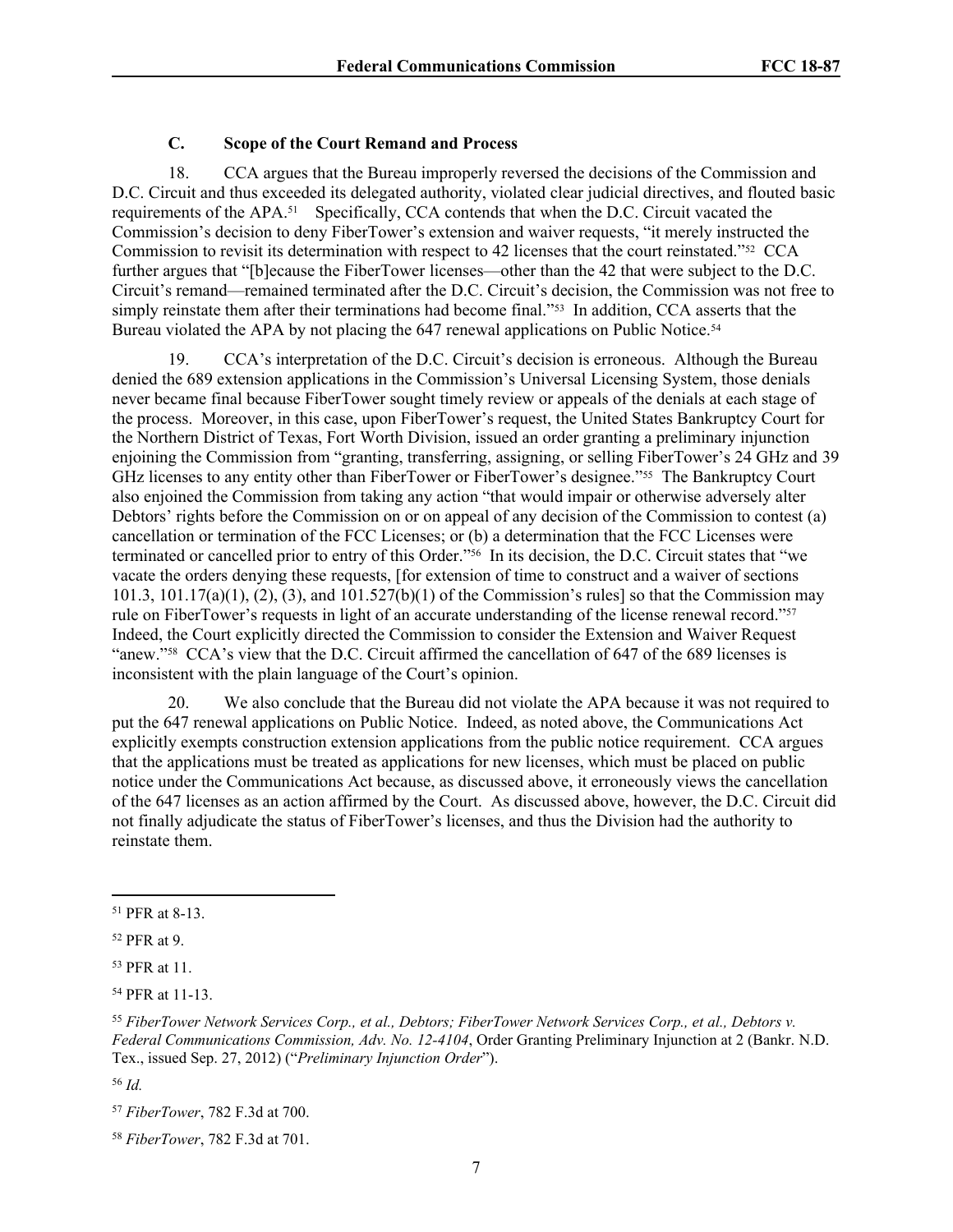#### **D. Waiver Analysis**

21. To obtain a waiver of the June 1, 2012 substantial service deadline to which its licenses were subject, FiberTower was required to show that (1) the underlying purpose of the deadline would not be served or would be frustrated by application to the instant case, and that a grant of the requested waiver would be in the public interest; *or* (2) in view of the unique or unusual circumstances of the instant case, application of the deadline would be inequitable, unduly burdensome or contrary to the public interest, or the applicant has no reasonable alternative.<sup>59</sup> The Division concluded that FiberTower justified a waiver under the second prong of the waiver standard.<sup>60</sup>

<span id="page-7-0"></span>22. We conclude that the Bureau properly applied the waiver standard in finding that FiberTower had shown that, in view of the unique or unusual circumstances of its case, application of the June 1, 2012 substantial service deadline applicable to the Reinstated 39 GHz licenses would be contrary to the public interest. CCA argues that '[t]he enormous weight that the Bureau placed on FiberTower's release of its claims created a lawless waiver standard . . . . "<sup>61</sup> CCA further argues that "the Bureau did not analyze the merits of FiberTower's actual or potential claims in litigation, and instead rested its decision of the mere fact that those claims exist."<sup>62</sup> We disagree. The Division's analysis relied not only on the existence of litigation, but on the particular benefits that would flow from the expeditious termination of litigation. Specifically, the Division found that ending the litigation would enable the Commission to reband both the 24 and 39 GHz bands so that they could be auctioned for 5G services.<sup>63</sup> Without the termination of the bankruptcy proceeding, which FiberTower agreed to in the Settlement Agreement, the Commission would not have been able to auction either of the 24 or 39 GHz bands because of the preliminary injunction issued by the bankruptcy court.<sup>64</sup> In arguing that the Commission should have taken action to cancel the licenses and auction the spectrum covered under those licenses, CCA ignores that vital point. To effectuate the rebanding of the 24 GHz and 39 GHz bands, the Commission and FiberTower agreed that FiberTower would relinquish its claims to its 24 GHz licenses, including licenses that it had timely constructed, and to the Abandoned 39 GHz licenses, also including licenses that it had timely constructed.<sup>65</sup> Because FiberTower agreed in the Settlement Agreement to relinquish its 24 GHz licenses, the Commission will be able to auction virtually the entire 24 GHz band.<sup>66</sup> In addition, FiberTower agreed to pay \$27 million to the United States Treasury.<sup>67</sup> The Division specifically found that "[e]nding the litigation will help to restore regulatory certainty concerning the status of licensing in the 24 and 39 GHz bands, including identifying unassigned spectrum that could be licensed under the new Upper Microwave Flexible Use Service rules, and permitting service to be deployed more efficiently and expeditiously in these bands."<sup>68</sup> We rely on this unique combination of circumstances (not just the settlement of litigation) in affirming the result.

<sup>59</sup> 47 C.F.R. § 1.925(b)(3).

<sup>60</sup> *Order on Remand*, 33 FCC Rcd at 257, para. 12.

<sup>61</sup> PFR at 14.

<sup>62</sup> PFR at 15.

<sup>63</sup> *Order on Remand*, 33 FCC Rcd at 257, para. 12.

<sup>64</sup> *Order on Remand*, 33 FCC Rcd at 257, para. 12.

<sup>65</sup> *Order on Remand*, 33 FCC Rcd at 279, Appendix 3.

<sup>66</sup> *Order on Remand*, 33 FCC Rcd at 279, Appendix 3.

<sup>67</sup> *Order on Remand*, 33 FCC Rcd at 257, para. 12.

<sup>68</sup> *Order on Remand*, 33 FCC Rcd at 258, para. 12.